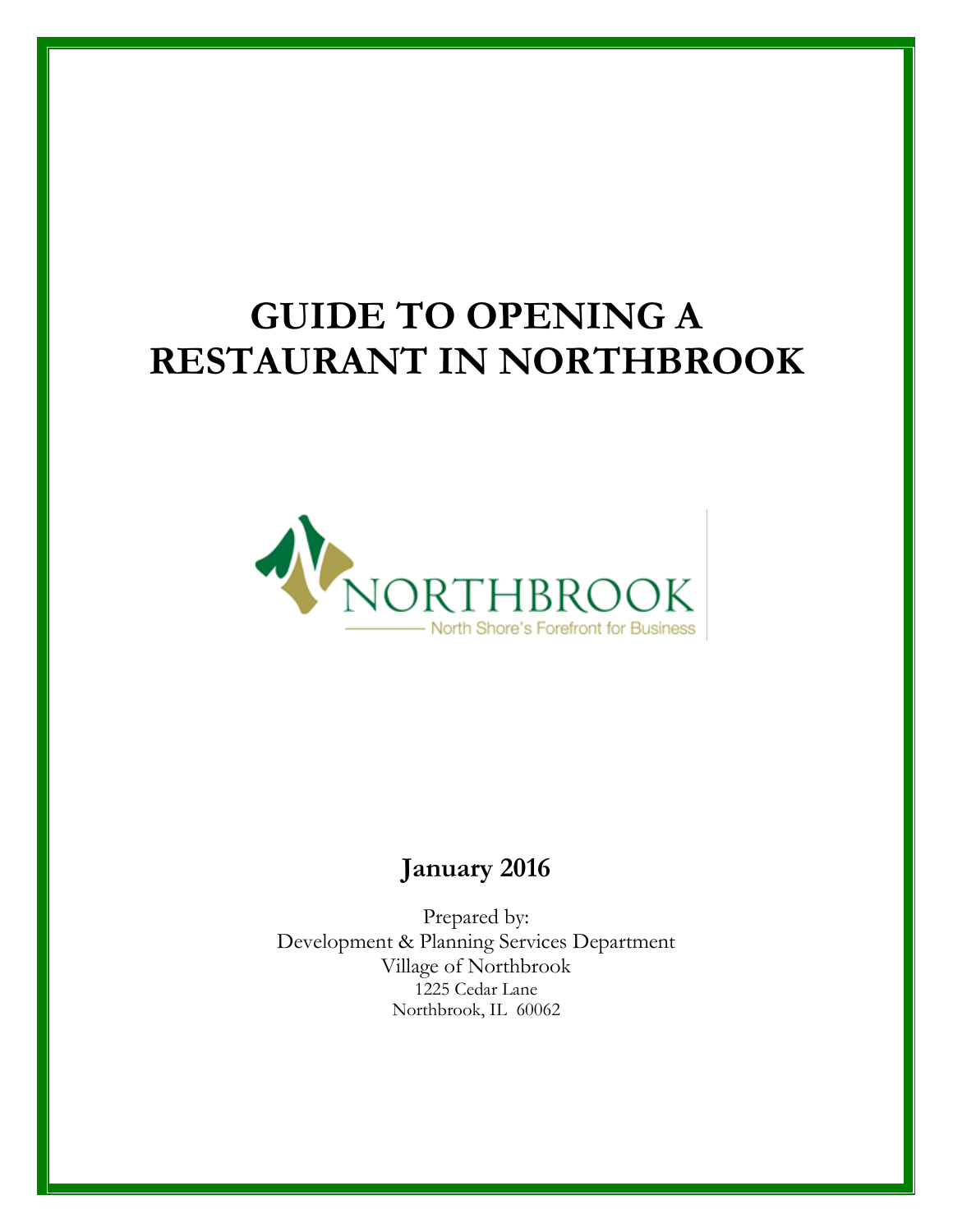## **Table of Contents**

- 1. Introduction & Overview
- 2. Planning & Zoning Development Process
	- a. Zoning
	- b. Rezoning
	- c. Special Permits
	- d. Variations
- 3. Village Licenses & Registration
	- a. Business License & Registration
	- b. Liquor License
	- c. Outdoor Seating Area License
	- d. Restaurants, Food or Vending Machine Permit
	- e. Tobacco License
	- f. Vehicle License for Business-Owned Vehicles
- 4. Local Taxes Pertaining to Restaurants
	- a. Admissions & Entertainment Tax
	- b. Property Tax
	- c. Sales Tax
	- d. Telecommunication Tax
	- e. Utility Tax
- 5. Utilities
	- a. Water/Sanitary Sewer
	- b. Sanitation/Recycling
	- c. Natural Gas
	- d. Electricity
	- e. Telephone
	- f. Internet
	- g. Cable Service
- 6. Building Design, Permits & Construction
	- a. Design Review
	- b. Building Permits
	- c. Plumbing, Electrical or Heating Permits
	- d. Fire Alarm & Fire Sprinkler Permits
	- e. Parking Lot Improvement Permits
	- f. Sign Permits
	- g. Buffers & Landscaping (Site Design)
- 7. Sanitation & Life Safety Inspections
- 8. Certificate of Occupancy *&* Useful Contact Information

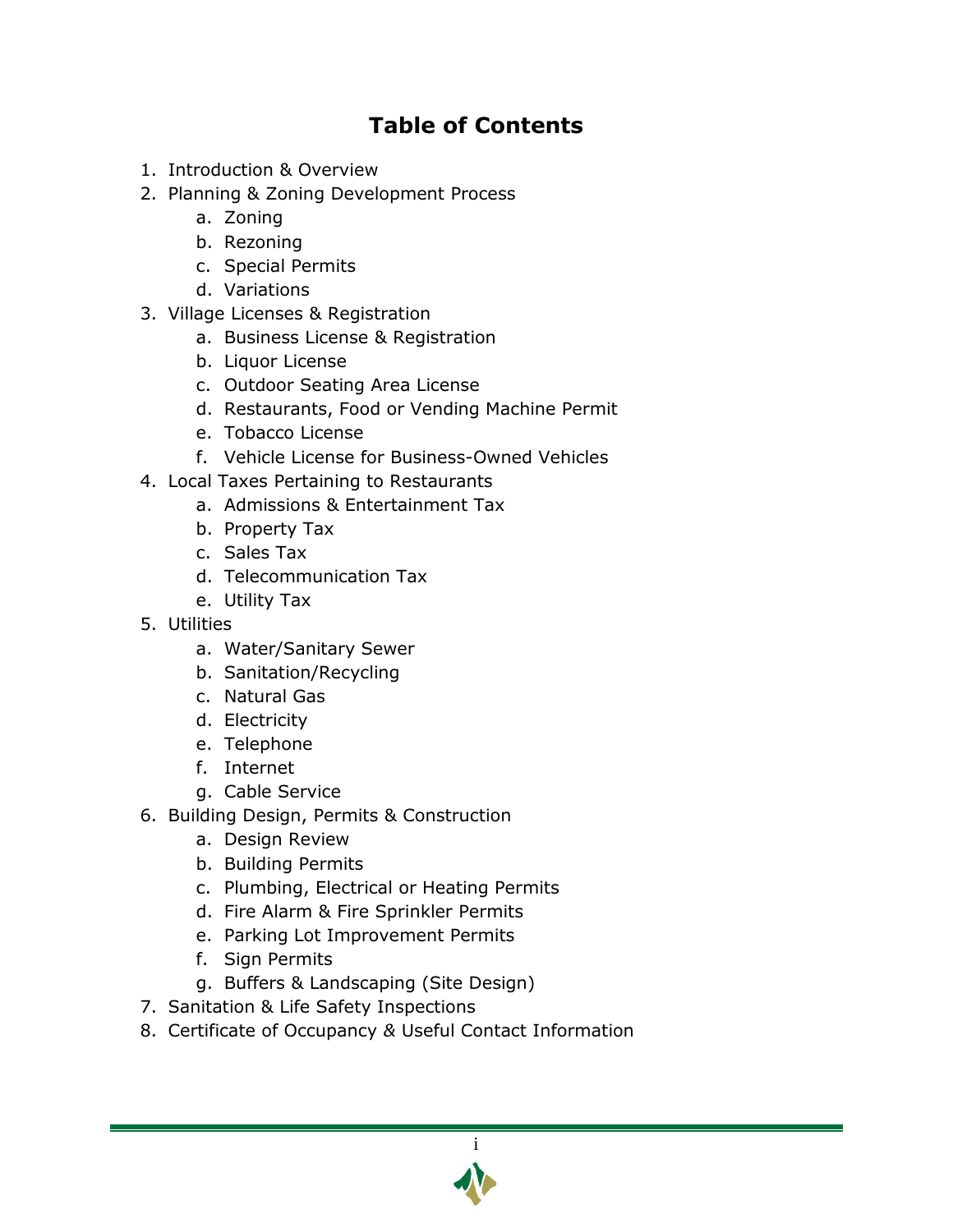## **INTRODUCTION**

Welcome to the Northbrook business community!

The Village of Northbrook welcomes your interest in opening a new food service establishment or purchasing an existing food service establishment. You are joining over 70 other eating establishments in Northbrook that provide a variety of dining opportunities to Northbrook residents and visitors.



*If you are considering the purchase of an existing food service establishment or food processing facility, the Village of Northbrook offers courtesy inspections to help identify facility conditions that don't meet current Village Code standards.*

Though this guide does not include a complete listing of all the information relevant to operating a business, it serves as a good starting point. This guide aims to assist you in understanding the necessary steps you need to take to realize your goal of opening a food service establishment in the Village of Northbrook.



*Note: Every effort has been made to ensure the accuracy of this information. It should not be construed as a legal document and should not take the place of professional advice. When in doubt, consult a professional regarding the topic in question.*

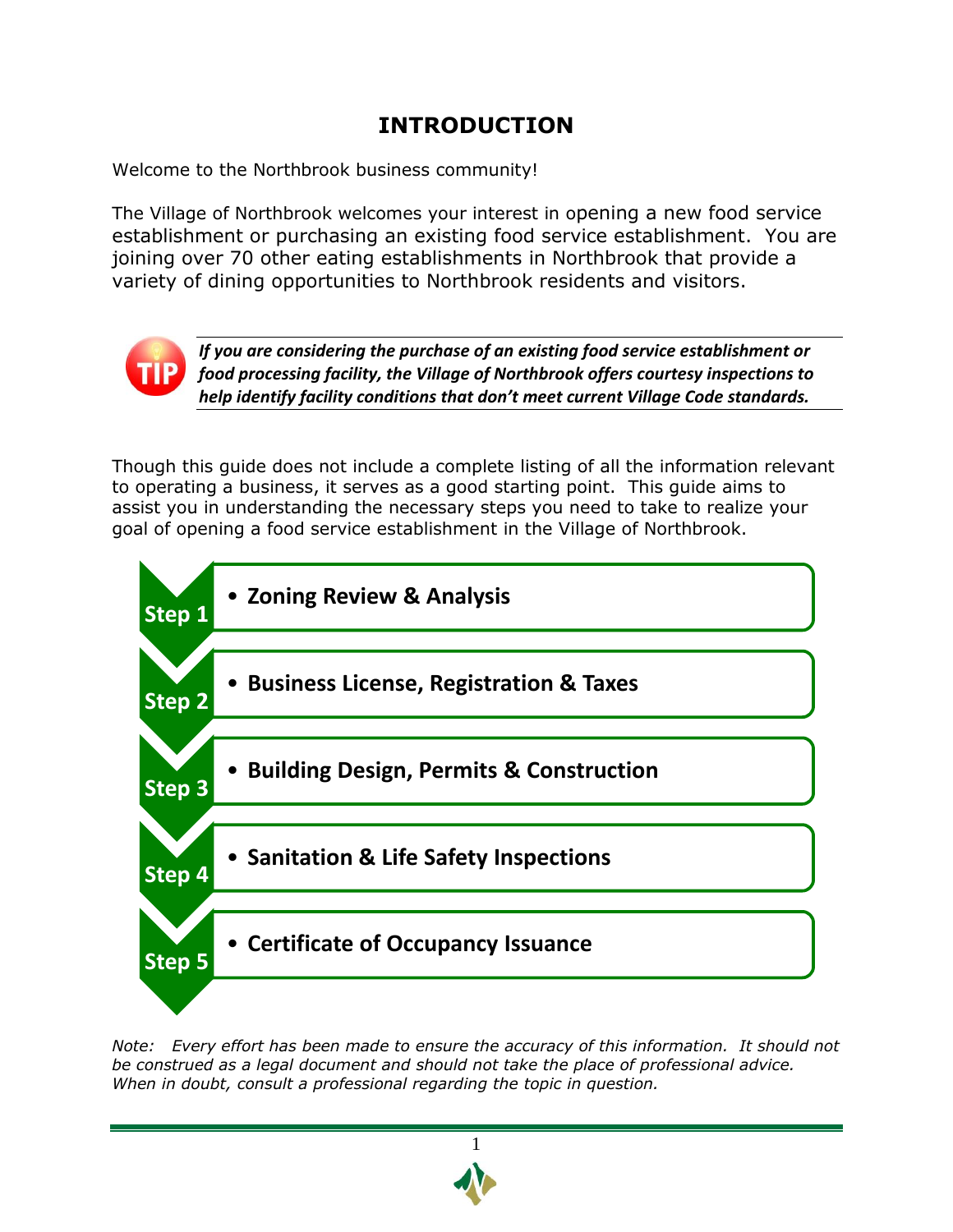

### **ZONING**

The Village of Northbrook has designated various areas throughout the Village as appropriate for eating and drinking establishments. These uses are allowed in the following districts.

| Code    | <b>Descriptive Text</b>                                                            | C <sub>2</sub> | C <sub>3</sub> | C <sub>4</sub> | C <sub>5</sub> | 02           | 03           | <b>O4</b>    | <b>ICS</b>   | I1           | <b>MFRC</b>  | ပ<br>군       |
|---------|------------------------------------------------------------------------------------|----------------|----------------|----------------|----------------|--------------|--------------|--------------|--------------|--------------|--------------|--------------|
| 5812.01 | Eating Places Except<br>5812.02,5812.03,& 5812.04                                  | P              | P              | P              | P              | P            | P            | P            | S            | S            | S            | $\mathsf{S}$ |
| 5812.02 | Live Entertainment Accessory<br>To Permitted Eating Places                         | P              | P              | P              | P              | P            | P            | P            | S            | S            | S            | $\mathsf{S}$ |
| 5812.03 | <b>Outdoor Seating Accessory</b><br>To Permitted Eating Places                     | P              | P              | P              | P              | P            | P            | P            | P            | P            | P            | P            |
| 5812.04 | Carry-Out Eating Places                                                            | P              | P              | P              | P              | $\mathsf{S}$ | $\mathsf{S}$ | S            | S.           | S            | S            | S            |
| 5812.05 | Caterers For Food Service,<br>Off-Premises                                         |                |                |                |                |              |              |              | P            | P            |              |              |
| 5813.01 | Drinking Places Accessory To<br>Permitted Eating Places                            | P              | P              | P              | P              | P            | P            | P            | S            | S            |              | S            |
| 5813.02 | Drinking Places Accessory to<br>Permitted Eating Places with<br>Live Entertainment | S              | S              | $\mathcal{S}$  | $\mathsf{S}$   | $\mathsf{S}$ | $\mathsf{S}$ | $\mathsf{S}$ | $\mathsf{S}$ | $\mathsf{S}$ | $\mathsf{S}$ | $\mathsf{S}$ |
| 9980.00 | Accessory Drive-Through<br><b>Facilities</b>                                       | S              | S              | S              | $\mathsf{S}$   | S            | S            | S            |              |              | S            | S            |

#### **Permitted and Special Uses by Zoning District**

- P Means the use is permitted, or allowed by right, and does not require special Village Board zoning approval.
- S Means the use is allowed by special permit, which requires review by the Plan Commission and approval by the Village Board



*Consider contacting the Economic Development Coordinator in the Development & Planning Services Department at (847) 664-4050 to schedule a consultation to discuss your business interest within the Village of Northbrook.*

When looking for a restaurant location, it is suggested that these areas be considered first. The Development & Planning Services Department supplies general information on zoning. Most information is available over the phone or in person free of charge.

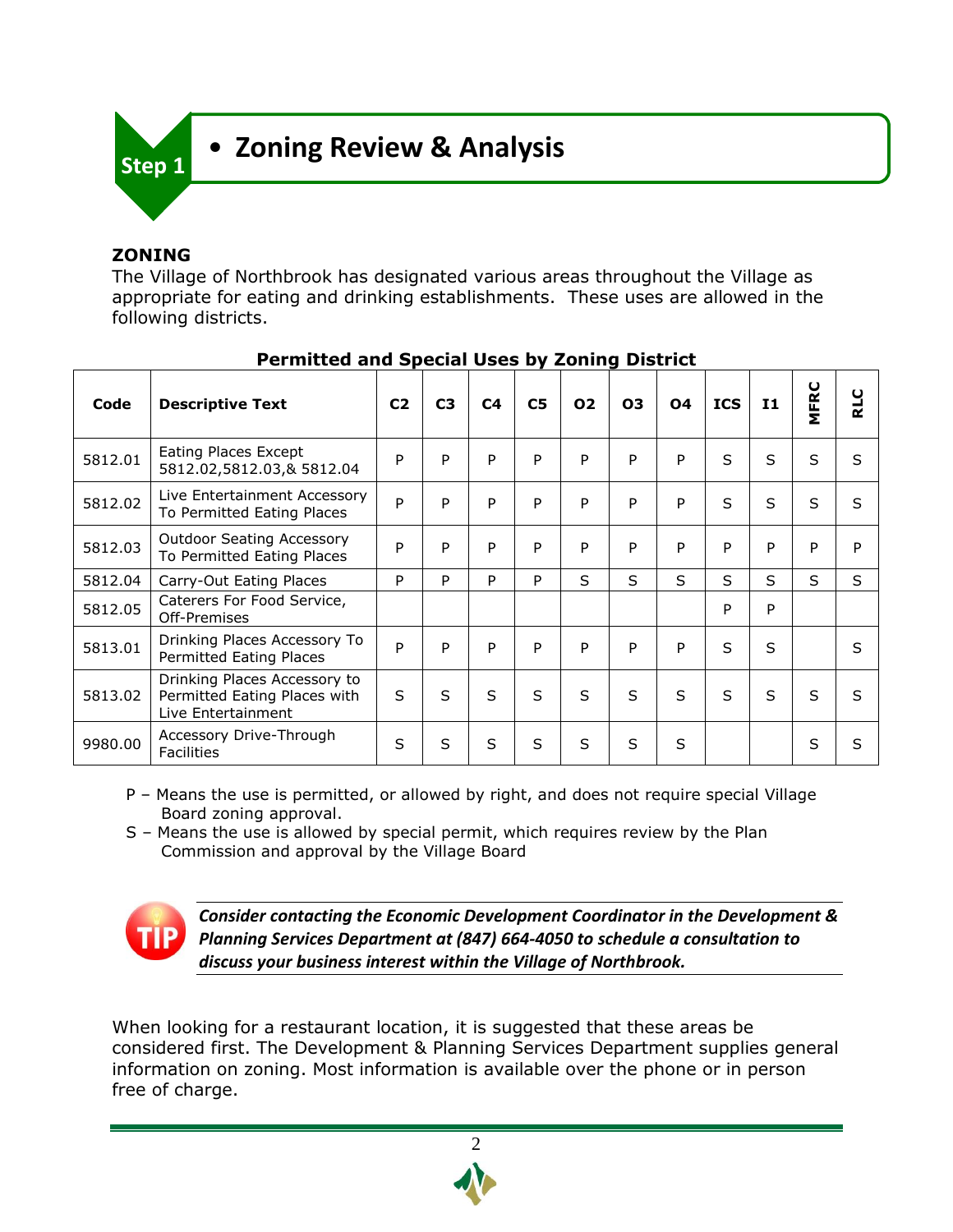**Contact:** Development & Planning Services Department, (847) 664-4055

#### **REZONING**

In the event a food service establishment location is desired on property that is not suitably zoned, the Village may, in some cases, grant a rezoning. The Village's decision to grant a rezoning will be based on the comprehensive plan, compatibility of the proposed zone with nearby zones; the adequacy of the Village infrastructure and services in the area; and public input. The rezoning process takes a minimum of approximately 12 weeks and involves review by the Plan Commission and approval by the Board of Trustees.

**Contact:** Development & Planning Services Department, (847) 664-4057



*Visit the Village online at [www.northbrook.il.us](http://www.northbrook.il.us/) to conduct a comprehensive property search where you can obtain your prospective site's zoning classification. Just enter an address in the "Property Search" toolbar to get started!*

#### **SPECIAL PERMIT USE**

Each zoning district contains a list of permitted and conditional land uses that may be established on a property if the zoning requirements, such as building height and parking spaces, are adhered to. Each zoning district also contains a list of special permit uses. Special permit uses are not permitted by right in a zone, but after review by the Plan Commission and Board of Trustees, they may be allowed if there are no negative impacts on nearby properties or if any negative impacts may be ameliorated. If a special permit is needed, the Development & Planning Services Department should be contacted for a consultation. The process requires a public hearing before the Plan Commission and can take several weeks to months. **Contact:** Development & Planning Services Department, (847) 664-4057

#### **VARIATIONS**

Each zoning district contains a set of maximum limitations (e.g. fence height, allowable functional signs, etc.) and minimum requirements (e.g. number of parking spaces, yards, building setbacks, etc.) The Zoning Code allows an applicant to request a variation of certain of these requirements. If requesting only a variation, the request is presented before the Zoning Board of Appeals and this process can take a couple of months. If requesting a variation in addition to a rezoning or special permit, those variation requests are presented to the Plan Commission and Board of Trustees (see rezoning and special permit). **Contact**: Development & Planning Services Department, (847) 664-4055

#### **PARKING REQUIREMENTS**

The Zoning Code requires a specific number of parking spaces based upon the type of use. For instance, a general office or retail space requires 1 parking space per

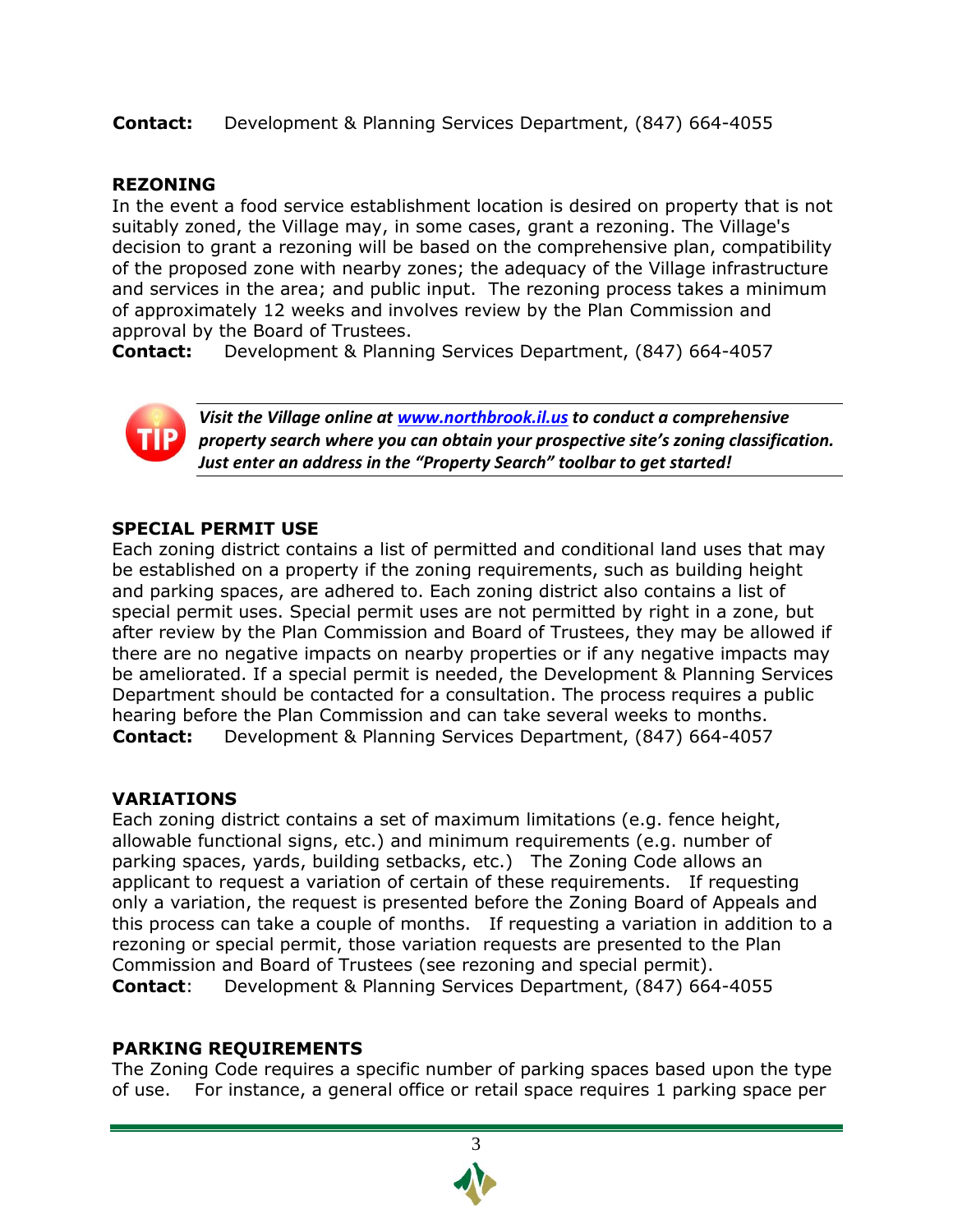250 square feet of net floor area, while a restaurant requires 1 space per 2 employees, PLUS 1 space per three seats. When converting a retail/office space to a restaurant space or even an existing restaurant space to a new restaurant space, you will need to make sure that the site will continue to meet the Village's minimum parking requirements for your restaurant.

**Contact:** Development & Planning Services Department, (847) 664-4055



#### **BUSINESS LICENSE**

The Village of Northbrook requires eating and drinking places to get a business license from the Village. Contact the Village Clerk to find out which businesses are required to obtain a license. Employers with employees, business partnerships, and corporations, must obtain an Employer Identification Number (EIN) from the U.S. Internal Revenue Service. The EIN is also known as an Employer Tax ID and Form SS-4. Also, businesses that operate within Illinois are required to register for one or more tax-specific identification numbers, licenses or permits, including tax withholding, sales and use tax (seller's permit), and unemployment insurance tax. Contact the Illinois Department of Revenue for more information about business registration and your tax obligations. Please allow six to eight weeks for processing of the federal and/or state business tax registrations.

**Contact:** Village Clerk's Office, (847) 664-4013 U.S. Internal Revenue Service, (800) 829-4933

Illinois Department of Revenue, (800) 356-6302



*The Village encourages you to be mindful of federal, state, and local business registration requirements. Consider filing concurrently with these agencies, as some registrations may take up to eight (8) weeks for processing.*

#### **LIQUOR LICENSES**

Restaurants involved in the sale of alcoholic beverages must secure a liquor license. Prior to the issuance of a license, specific requirements must be met. A checklist of village requirements specific to liquor licenses can be obtained from the Village Clerk.

4

**Contact**: Village Clerk's Office, (847) 664-4013

#### **OUTDOOR SEATING AREA LICENSE**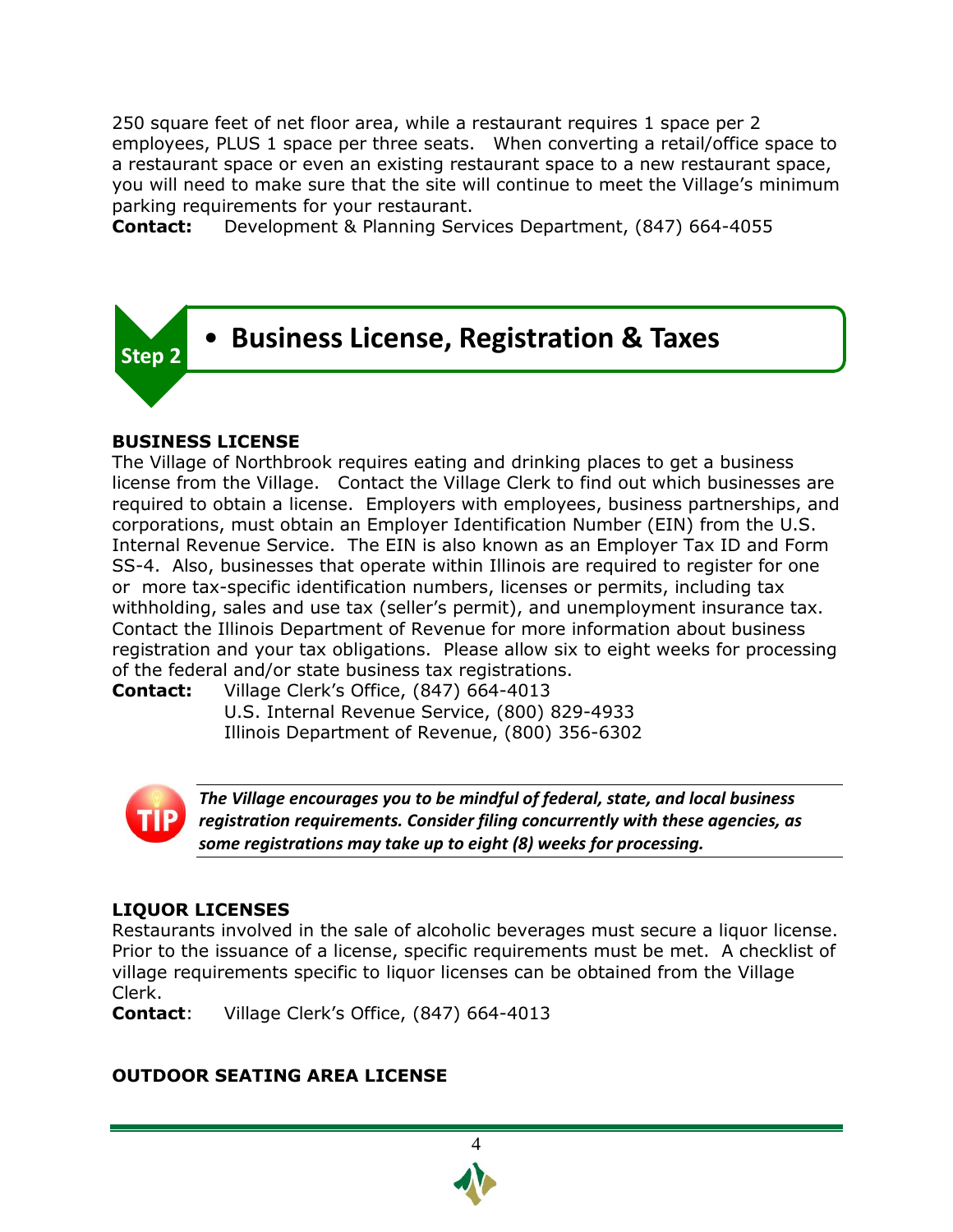An annual license is required to operate any outdoor seating area accessory to a restaurant.

**Contact:** Village Clerk's Office, (847) 664-4013

#### **RESTAURANT, FOOD, OR VENDING MACHINE**

A permit is required for any kind of food-related business, including grocery stores, restaurants, food carts, catering, certain home-based products, and vending machines. The Village Clerk's Office processes the permits for food carts, catering, and vending machines, while the Development & Planning Services Department processes all other food-related business permits. Building and equipment plans must be received and approved by the Development & Planning Services Department before construction or remodeling occurs. Food operation licenses are nontransferable; therefore, a new permit must be obtained if there is a change in ownership and/or change of location. After a permit has been issued, the Development & Planning Services Department conducts semi-annual inspections. An annual license renewal fee is required.

**Contact:** Development & Planning Services Department, (847) 664-4050 Village Clerk's Office, (847) 664-4013

#### **TOBACCO LICENSE**

A cigarette permit is required to sell cigarettes. The application is available online or at the Village Clerk's Office.

**Contact:** Village Clerk's Office, (847) 664-4013

#### **VEHICLE LICENSE FOR BUSINESS-OWNED VEHICLES**

All motorized vehicles owned by a business having its principal place of business in Northbrook must annually apply for a vehicle license for each motorized vehicle. **Contact:** Finance Department, (847) 664-4171

## **LOCAL TAXES**

#### **ADMISSIONS & ENTERTAINMENT TAX**

The Village of Northbrook collects an admissions and entertainment tax (\$0.25 per ticket of admission) on any theatrical, dramatic, musical or spectator performance, show, motion picture, flower, art exhibit, animal, circus or similar live recorded entertainment, except athletic events, for which an admission fee is charged and which is exhibited or staged in the village. Collection and reporting of this tax is handled by the Village Finance Department.

**Contact:** Finance Department, (847) 664-4030

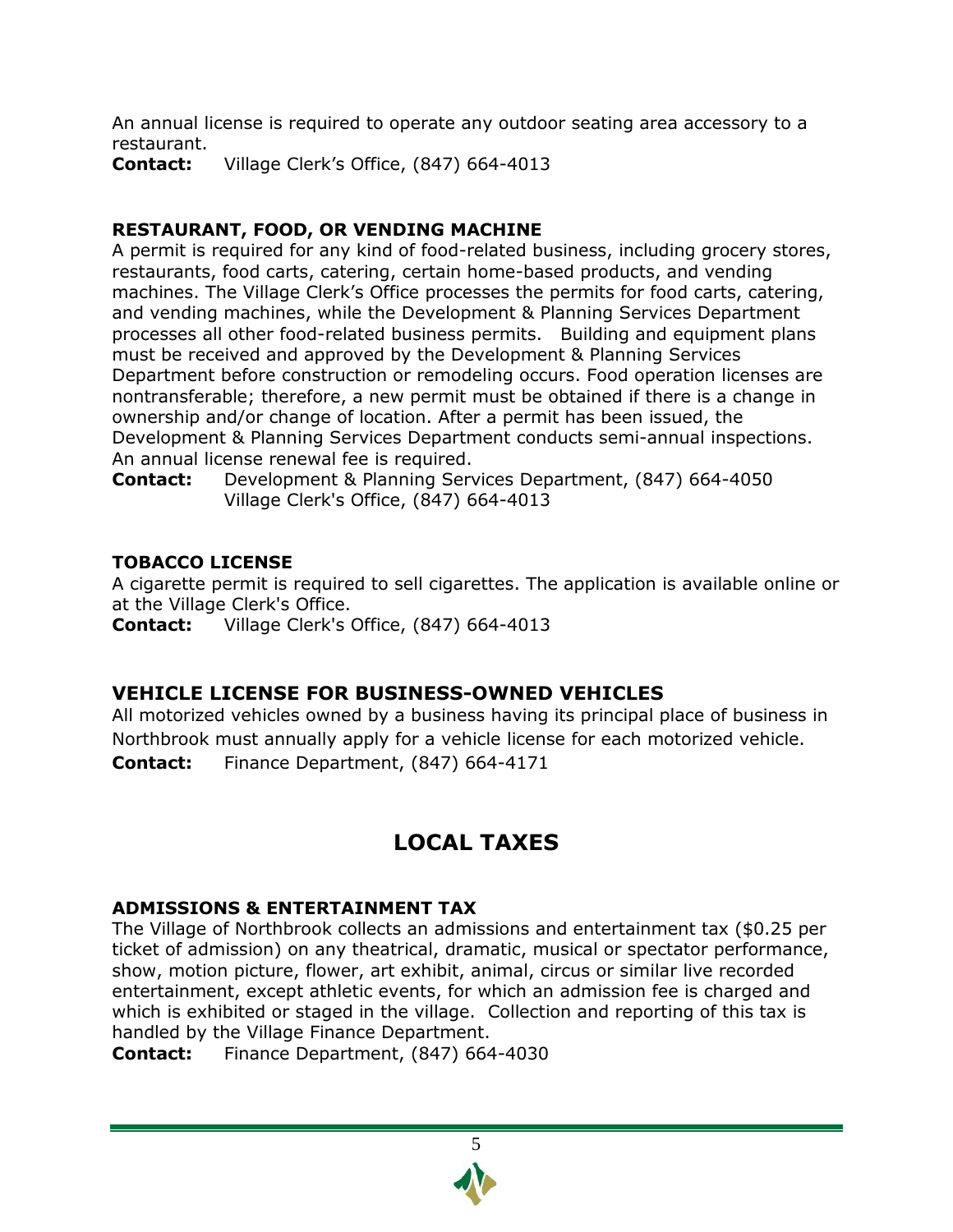#### **PROPERTY TAX**

In Northbrook, a property tax is levied on all real property. Property taxes are payable in two equal installments, the first due in March, the second in September for taxes assessed the previous year. Several entities receive a portion of the property tax. They include, but are not limited to, the local school districts, park district, library district, county, and village. The Cook County Assessor's Office determines the property assessment for tax purposes, and the Cook County Treasurer collects the property tax.

**Contact:** For property assessment – Cook County Assessor's Office, (312) 443- 7550

**Contact:** For property tax payments – Cook County Treasurer's Office, (312) 443-5100

#### **SALES TAX**

Sales tax on food and beverages sold at restaurants in the Village of Northbrook is 9.75%. The Village's portion is 1.75%, the remainder goes to other taxing districts. Collection and reporting of sales tax is handled by the Illinois Department of Revenue.

**Contact:** Illinois Department of Revenue, (800) 732-8866 or (217) 782-3336

### **TELECOMMUNICATION TAX**

The Village collects a telecommunication tax on both telephone land lines and cell service lines. The Village's current tax rate is 6% on gross charges by telecommunication retailers. In addition to the Village tax rate, the State of Illinois also has a telecommunication tax rate of 7% on gross charges by

telecommunication retailers. Collection and reporting of the telecommunication tax is handled by the Illinois Department of Revenue.

**Contact:** [Illinois Department of Revenue,](http://www.revenue.state.il.us/Businesses/) (800) 732-8866 or (217) 782-3336

#### **UTILITY TAX**

The Village of Northbrook collects tax on natural gas and electricity. The gas tax is 2% of gross receipts. The electricity tax is based upon the amount of kilowatt hours used or consumed in a month. It ranges from .222 cents per kilowatt hours for the first 2,000 kilowatt hours to .109 cents per kilowatt hours over 20 million kilowatt hours. Your gas provider and electricity provider collect the tax, which is then forwarded to the Village.

**Contact**: Finance Department, (847) 664-4030

## **LOCAL UTILITIES**

#### **WATER/SANITARY SEWER**

The Village of Northbrook supplies water and sanitary sewer service to businesses within the village limits. To order new service for an existing line, contact the

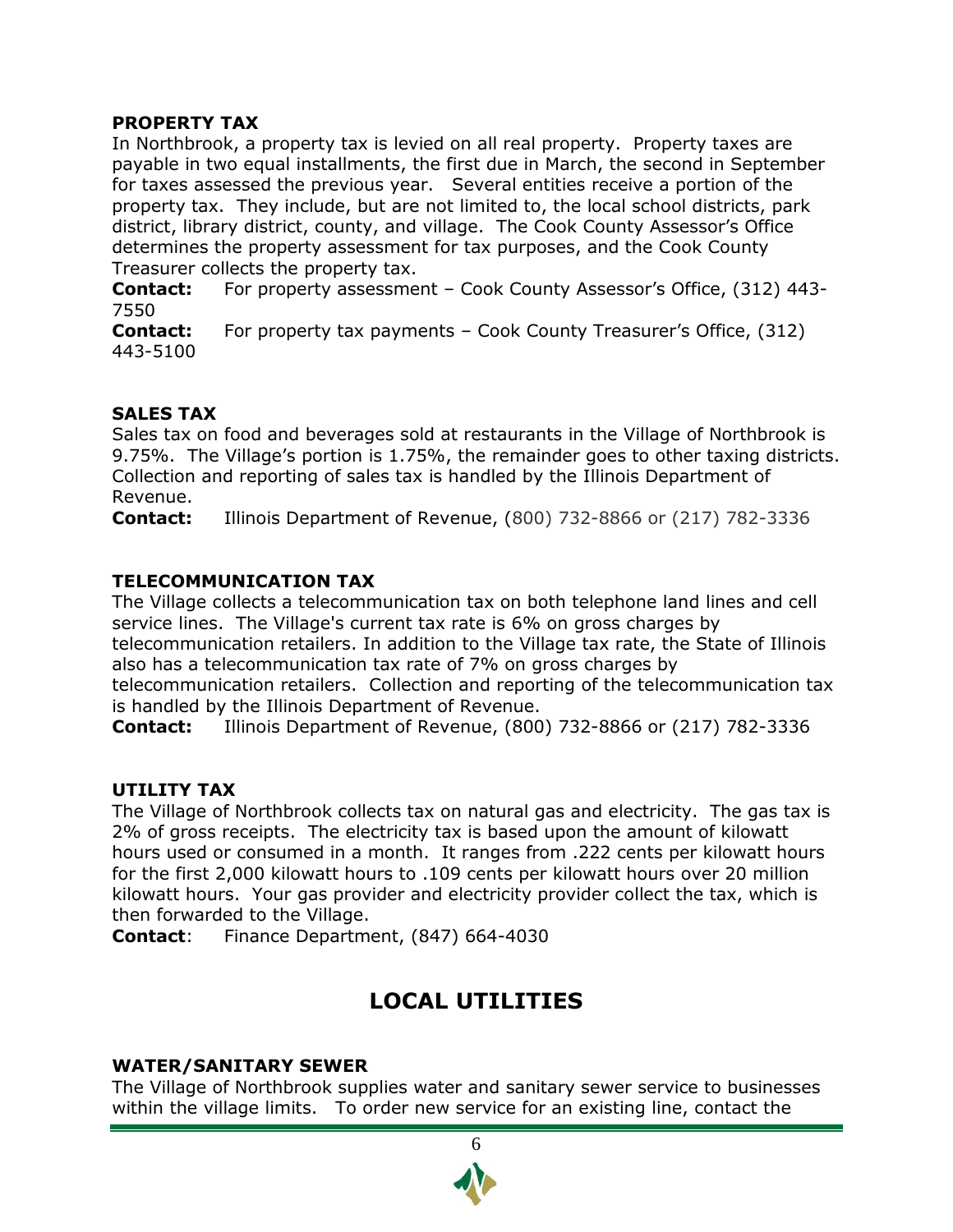Finance Department. A registration card and commercial deposit are required before service can begin.

When new water lines and sewer lines are involved, the contractor obtains a plumbing permit and sets up a billing account for water and sewer service. Applications are required for water and sewer connections through the Development & Planning Services Department.

Water leaks and sanitary sewer backups should be reported to the Public Works Department. Department personnel will determine the location of the leak or obstruction. The property owner is responsible for the repair costs of service line leaks from the water main/sanitary sewer line connection to and within the property and structure. For questions concerning excessive water usage and billing, contact the Finance Department

**Contacts:** Public Works Department, (847) 272-4711 Finance Department, (847) 664-4171 Development & Planning Services Department, (847) 664-4050

#### **SANITATION/RECYLCING**

Sanitation and recycling collection for businesses located in Northbrook is provided by a competitive bid process under which up to six firms are granted business licenses to solicit and perform scavenger services for Northbrook businesses. The business licenses are reviewed annually.

**Contact:** General Government, (847) 664-4019

#### **NATURAL GAS**

Nicor Gas provides natural gas service to businesses in Northbrook. Contact them regarding hook-up for either a new building or existing address.

**Contact:** [Nicor](http://www.nicor.com/en_us/residential/) Gas

Emergency: (888) 642-6748 New Construction: (800) 427-6228

#### **ELECTRICITY**

Commonwealth Edison provides the electricity distribution network to businesses in Northbrook. Contact them regarding hook-up for either a new building or an existing address.

**Contact:** [Commonwealth Edison:](http://www.comedmove.com/) Emergency: (800) 334-7661 Business Customers: (877)426-6331

#### **TELEPHONE**

A number of companies can provide land line telephone services to business in Northbrook; they include but are not limited to the following: **Contact:** AT&T, General Service – (800) 661-2705, [www.att.com](http://www.att.com/)

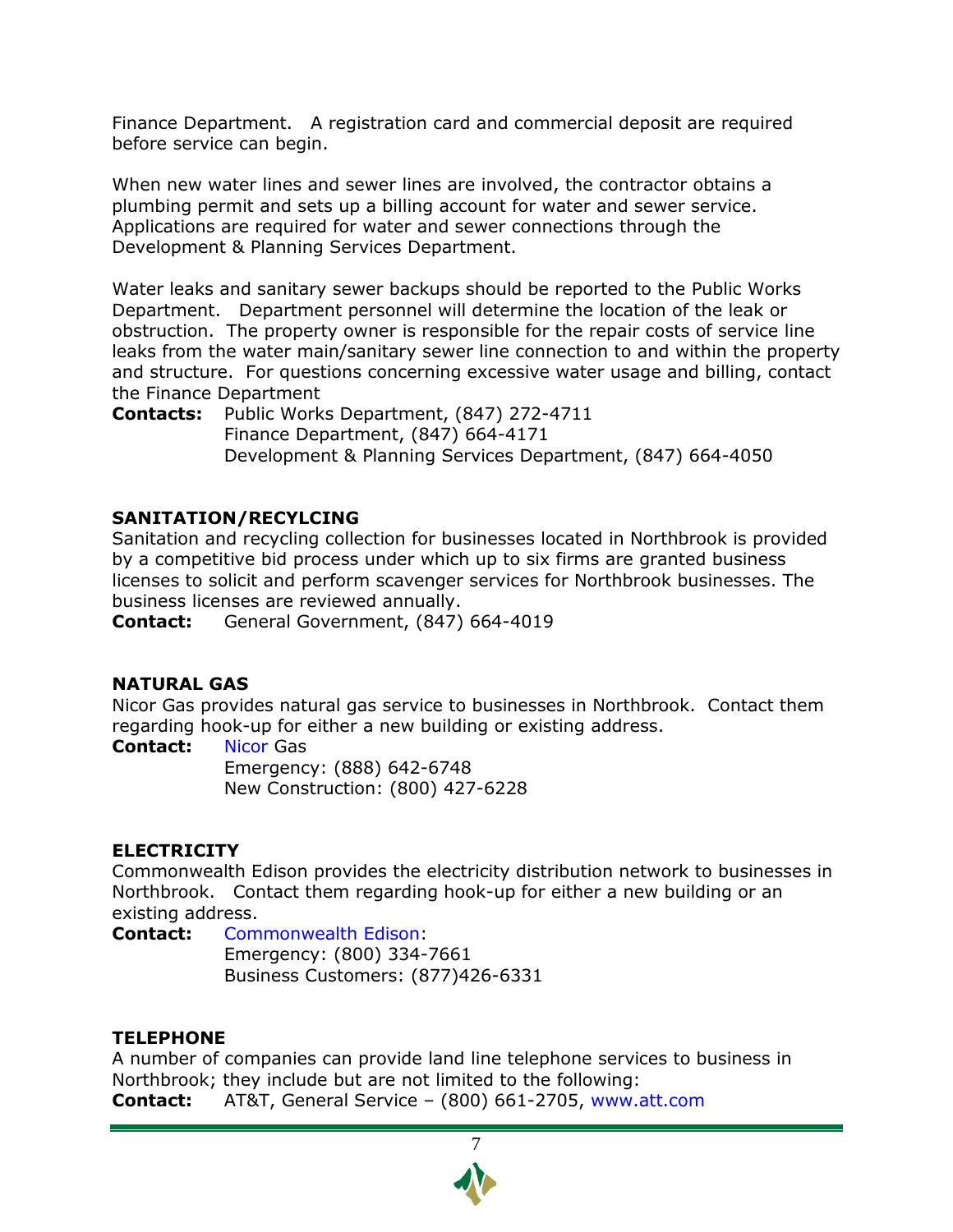24-hour Repair - (800) 727-2273 Comcast, (800) 266-2278, [www.comcast.com](http://www.comcast.com/)

#### **INTERNET SERVICE**

A number of companies provide internet services to businesses in Northbrook; they include but are not limited to the following:

**Contact:** AT&T, General Service – (800) 661-2705, [www.att.com](http://www.att.com/) 24-hour Repair – (800) 727-2273 Comcast, (800) 266-2278, [www.comcast.com](http://www.comcast.com/)

### **CABLE SERVICE**

The following two companies provide cable/digital TV services to most business areas in Northbrook:

**Contact:** AT&T, General Service – (800) 661-2705, [www.att.com](http://www.att.com/) 24-hour Repair – (800) 727-2273 Comcast - (800) 266-2278, [www.comcast.com](http://www.comcast.com/)



#### **DESIGN REVIEW**

Most alterations to the exterior of structures or to site improvements in the downtown area (Village Green Overlay District) require review by the Architectural Control Commission and approval by the Board of Trustees. Depending upon the size or complexity of the proposed changes this process can take from one to several months. If you are interested in developing a new site or conducting a significant alteration of an existing commercial space, please view our Construction **Contact**: Development & Planning Services Department, (847) 664-4057



*Download and view the Village's Food Service Design & Construction Manual to learn about food service establishment building design and construction requirements to meet the standards of the Northbrook Health Department.*

#### **BUILDING PERMIT**

Most physical changes to a restaurant space require a building permit. A building permit is required for any new construction, addition, remodeling, any change in use, signage, etc. A demolition permit is required for the demolition of part or all of a structure. At the issuance of the permit, a permit fee will be collected.

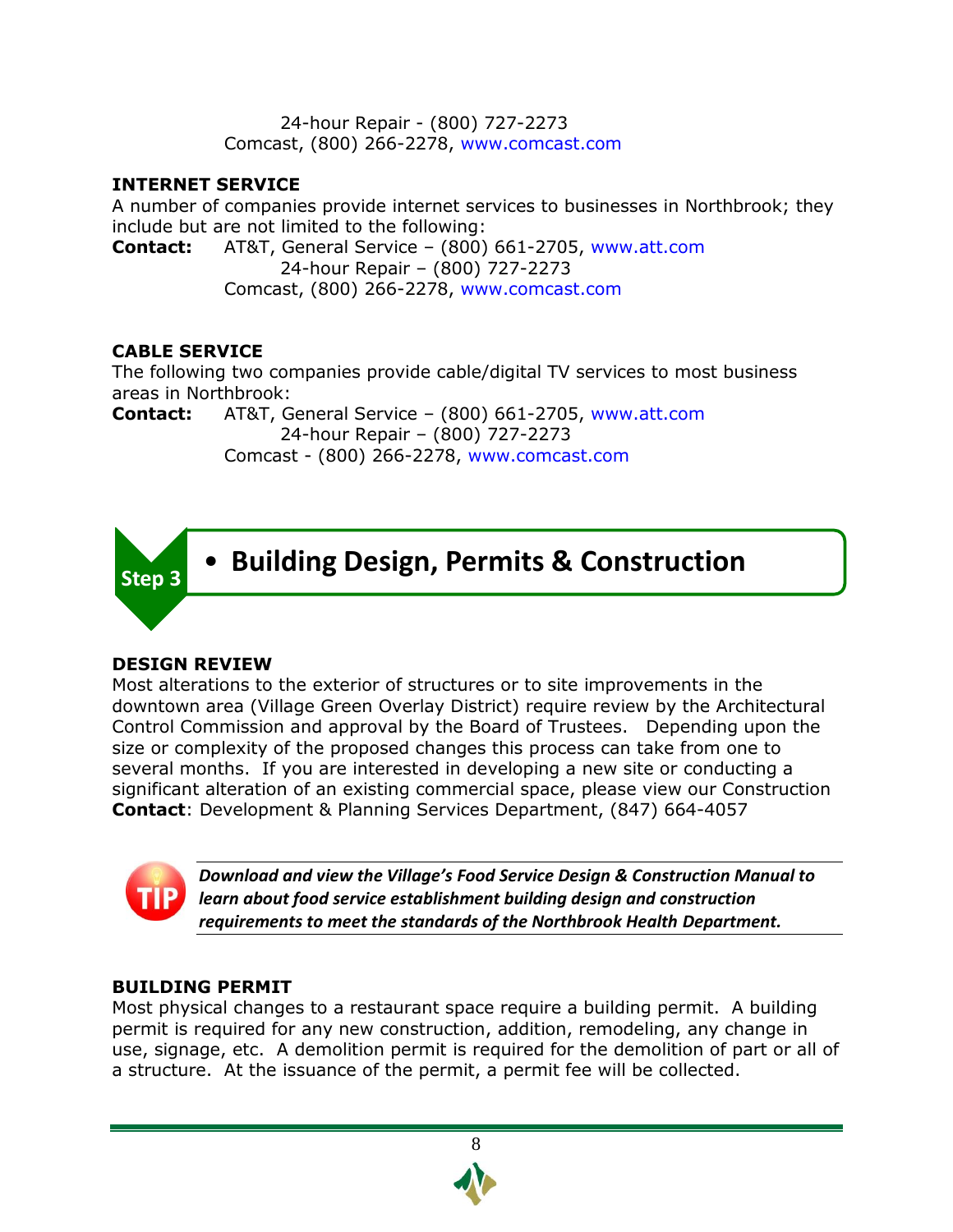Village staff reviews development and buildings plans to ensure compliance with the following local, state, and national standards:

- Northbrook Municipal Code
- Northbrook Comprehensive Plan 2010
- Northbrook Zoning Code 1988, as amended
- Northbrook Subdivision & Development Code
- Northbrook Standards & Specifications for Public & Private Improvements 1990, as amended.
- 2006 International Building Code with local amendments
- 2006 International Plumbing Code with local amendments
- 2011 National Electric Code with local amendments
- [2004 State of Illinois Plumbing Code](http://www.ilga.gov/commission/jcar/admincode/077/07700890sections.html) with local amendments
- 2006 International Mechanical Code with local amendments
- 2006 International Fuel Gas Code with local amendments
- 2006 International Property Maintenance Code with local amendments
- 2009 International Energy Conservation Code
- 2006 International Fire Code with local amendments
- [1997 Illinois Accessibility Code](http://www.ilga.gov/commission/jcar/admincode/071/071004000B02100R.html)
- 2008 Illinois Food Sanitation Code

**Contact:** Development & Planning Services Department, (847) 664-4050

#### **PLUMBING, ELECTRICAL, OR HEATING PERMITS**

Most plumbing, electrical, and mechanical changes to a building require a permit. For example, service panel upgrades, new HVAC equipment, or bathroom upgrades will require a permit. A permit fee is collected when the permit is issued. **Contact:** Development & Planning Services Department, (847) 664-4050



*Projects that do not require a building permit still require a Life Safety Inspection in order to receive a business license. You may contact the Development & Planning Services Department to schedule an inspection at (847) 664-4050.*

#### **FIRE ALARM & FIRE SPRINKLER PERMITS**

All sprinkler and fire alarm installation or modification/addition to existing systems require a permit. Many times when a building permit is applied for sprinkler and/or fire alarm permits will also be warranted. The comment section in the approval letter for the building permit will confirm if these permits will be required. These permit applications take 10 business days per review. **Contact:** Fire Department, (847) 664-4501

9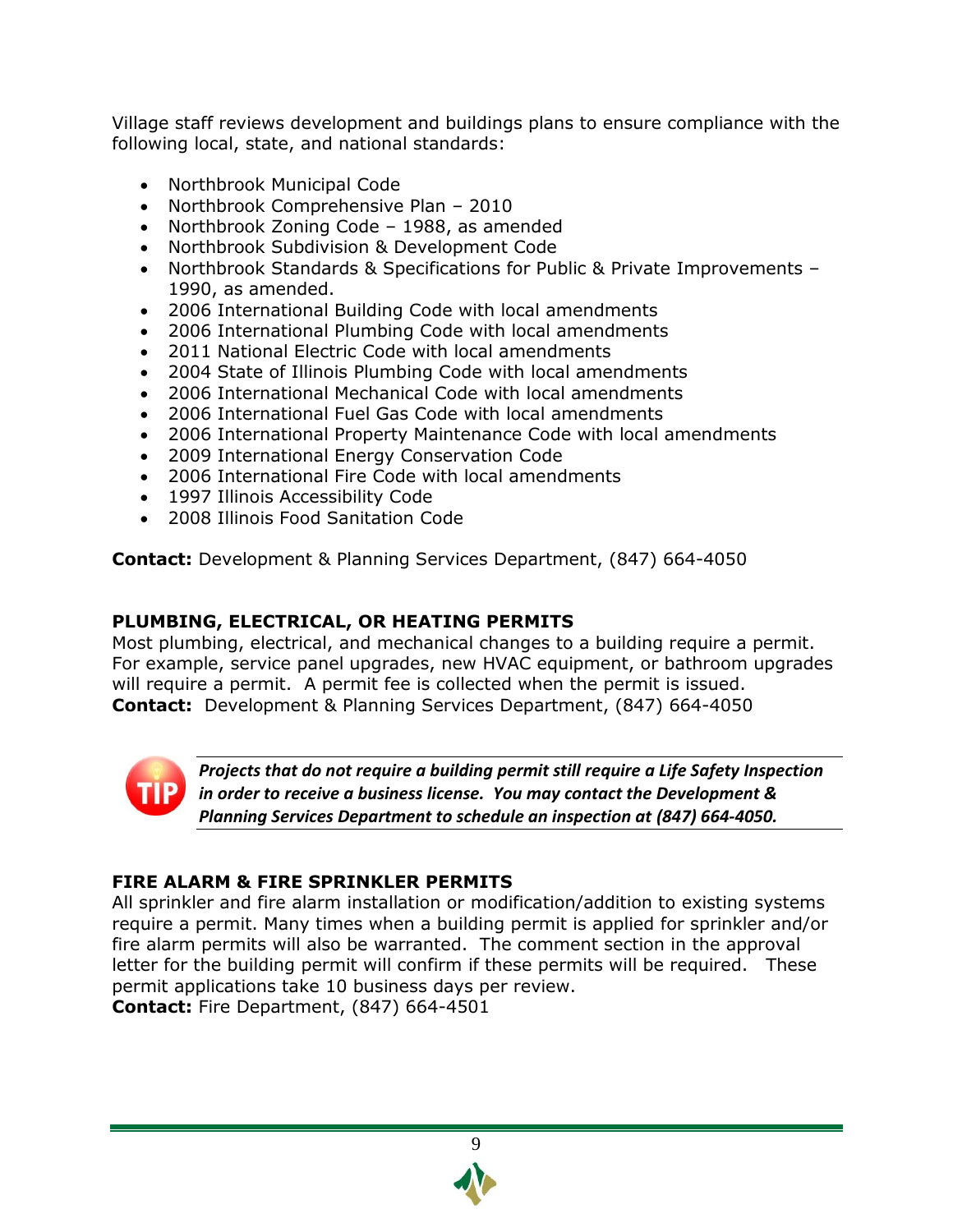#### **PARKING LOT IMPROVEMENT PERMITS**

Whether you are just re-stripping/re-surfacing your lot, or planning other improvements to your parking areas, the Village and State of Illinois have governing regulations that you need to be aware of and permits need to be obtained prior to the work taking place. A permit fee is collected when the permit is issued.

**Contact:** Development & Planning Services Department, (847) 664-4050.

#### **TREE REMOVAL PERMIT**

Prior to removing a tree 6-inches or larger in diameter at 4.5 feet off the ground, one must submit a tree removal permit application for approval. **Contact:** Development & Planning Services Department, (847) 664-4050

#### **SIGN PERMIT**

Most signs for a restaurant visible to the public from a street or public right-of-way require a sign permit. A sign permit is required for any new signs or any change in the face or structure of an existing sign. A few types of signs do not require a permit, although the size and placement of the size may be regulated.

Temporary signs and banners for special events placed on the exterior of the building or on the property also require a sign permit. Certain types of signs, such as roof signs and swinging signs, are prohibited.

General sign regulations for signs common to a restaurant are as follows:

Wall Sign – Cannot exceed 100 square feet per sign face or covering more than five percent (5%) of the wall to which it is affixed, whichever is less. The top of the sign can be no higher than 20 feet from grade.

Awning, Canopy, and Marquee Sign – Cannot exceed 100 square feet pe5rs sign face, No sign identifying an individual tenant of a multi-tenant building shall cover more than five percent (5%) of the wall to which it is affixed. The top of the sign can be no higher than 20 feet from grade.

Ground Sign – Cannot exceed 100 square feet per sign face, nor more than 200 square feet total. The top of the sign can be no higher than 8 feet from grade, and the sign must be setback 15 feet from the front property line and 6 feet from all other lot lines.

Pylon Sign – Cannot exceed 100 square feet per sign face, nor more than 200 square feet total. The top of the sign can be no higher than 20 feet from grade, and the sign must be setback 6 feet from all lot lines.

Temporary Window Signs – Do not require a permit; however, the aggregate area of all such signs shall not exceed fifty percent (50%) of the area of the window in which they are exhibited nor block any window area required for

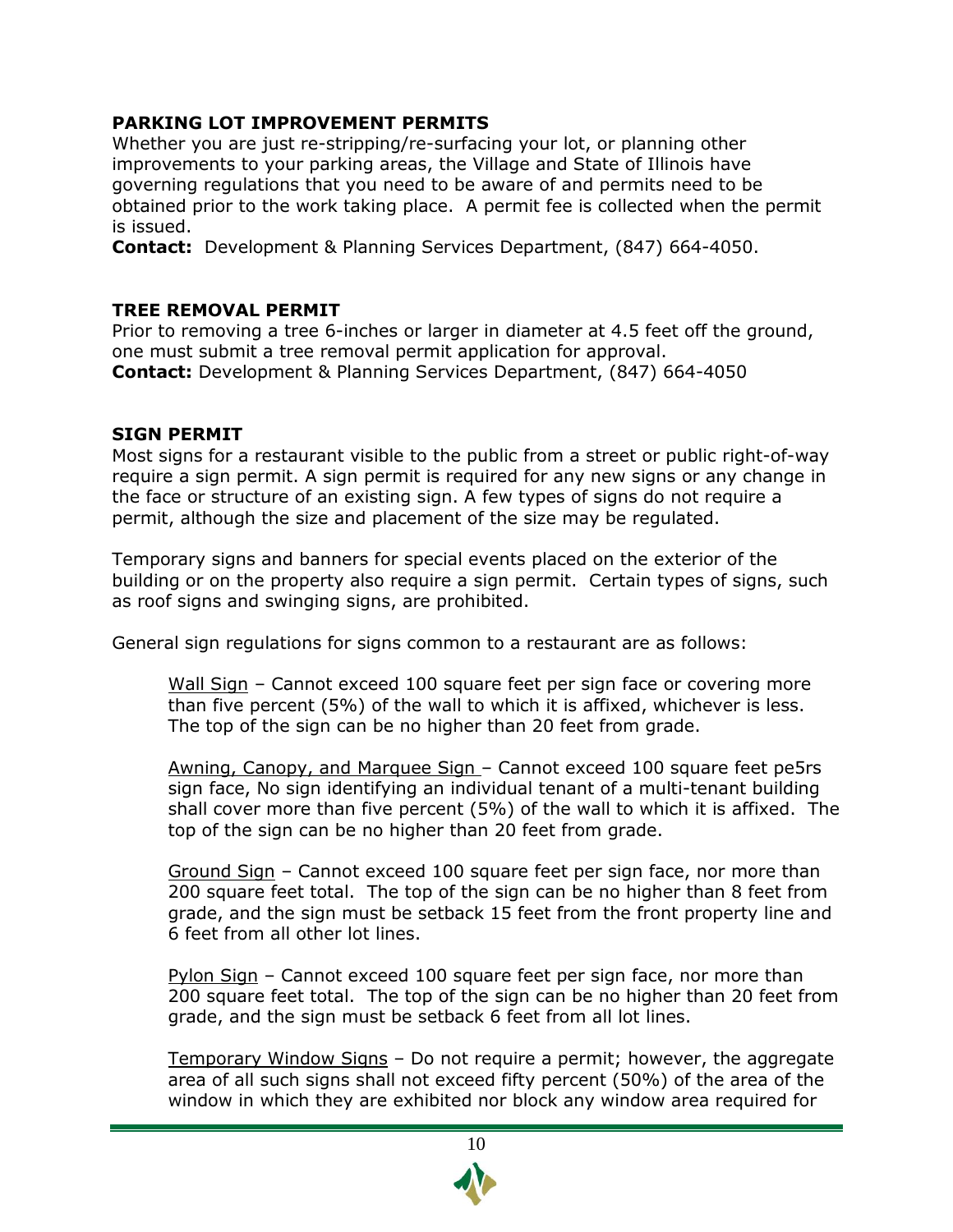light, ventilation or emergency exit by any applicable Code. No such sign shall be illuminated.

#### *Note: There may be additional limitations and exceptions to the above standards depending upon the zoning district in which the site is located.*

At the issuance of the permit, a permit fee will be collected. **Contact**: Development & Planning Services Department, (847) 664-4055

### **BUFFERS & LANDSCAPING (SITE DESIGN)**

The Village's Zoning Code provides guidelines for appropriately buffering and landscaping specific site elements, regardless of whether there is construction or repurposing of a property for restaurant use. Some important site design elements to be mindful of include, among others:

Parking Lots – All parking lots located in an office, commercial or industrial district shall be screened from view at a height of no less than four (4) feet above grade

Refuse Containers; Outdoor Storage – All refuse containers and all areas of permitted outdoor storage shall be enclosed by a screening fence, wall or densely planted hedge of a height sufficient to screen such containers.

Roof Top Mechanical Equipment – Except for antennae mounted on roofs, all mechanical equipment located on the roof of any building shall be screened by a parapet wall or other structure constructed of materials compatible with the principal building.

For additional buffer and landscape requirements, please view the Village's Zoning Code.

**Contact:** Development & Planning Services Department, (847) 664-4050



The Village's Environmental Health Division within the Development & Planning Services Department conducts a health review for all new buildings, additions and alterations, and building permits related to food service establishments. The Village Sanitarian reviews plans and buildings per the 2008 Illinois Food Sanitation Code.

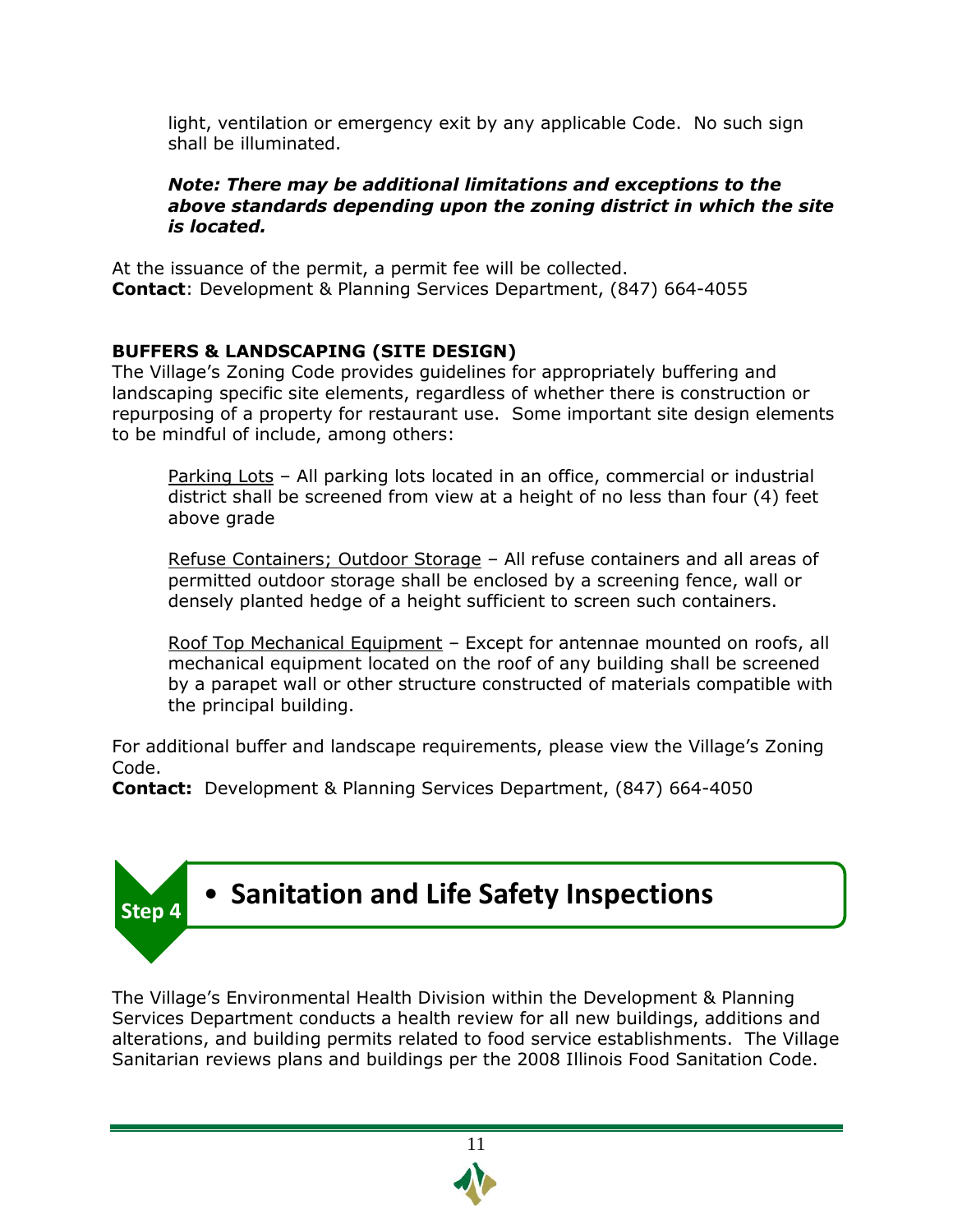If you are a prospective purchaser of a retail food service establishment, the Village Sanitarian is available to schedule a walkthrough of the location or a consultation prior to plan submittal to advise what tasks must be accomplished before the facility is permitted to open.

Once a food service establishment has been conducted, the Village Sanitarian will conduct periodic inspections based on the establishment's risk category. These inspections are required as part of the establishment's annual Village business licensing requirements.

**Contact:** Development & Planning Services Department, (847) 664-4050



### **CERTIFICATE OF OCCUPANCY**

Prior to Village approval of a restaurant operation, a Certificate of Occupancy is required for any new structure, addition, or for any change in owner/operator of a restaurant space. The Certificate of Occupancy certifies that at the time of issuance, the structure was in compliance with various ordinances regulating building construction or use and the Village Zoning Ordinance. The Certificate of Occupancy is the conclusion of the building permit process, but it is also still necessary even if no building permit has been required or if a change in owner/operator of a restaurant occurred. The Building Official can issue a Temporary Certificate of Occupancy for an additional fee and for a limited time period under certain circumstances.

**Contact:** Development & Planning Services Department, (847) 664-4050